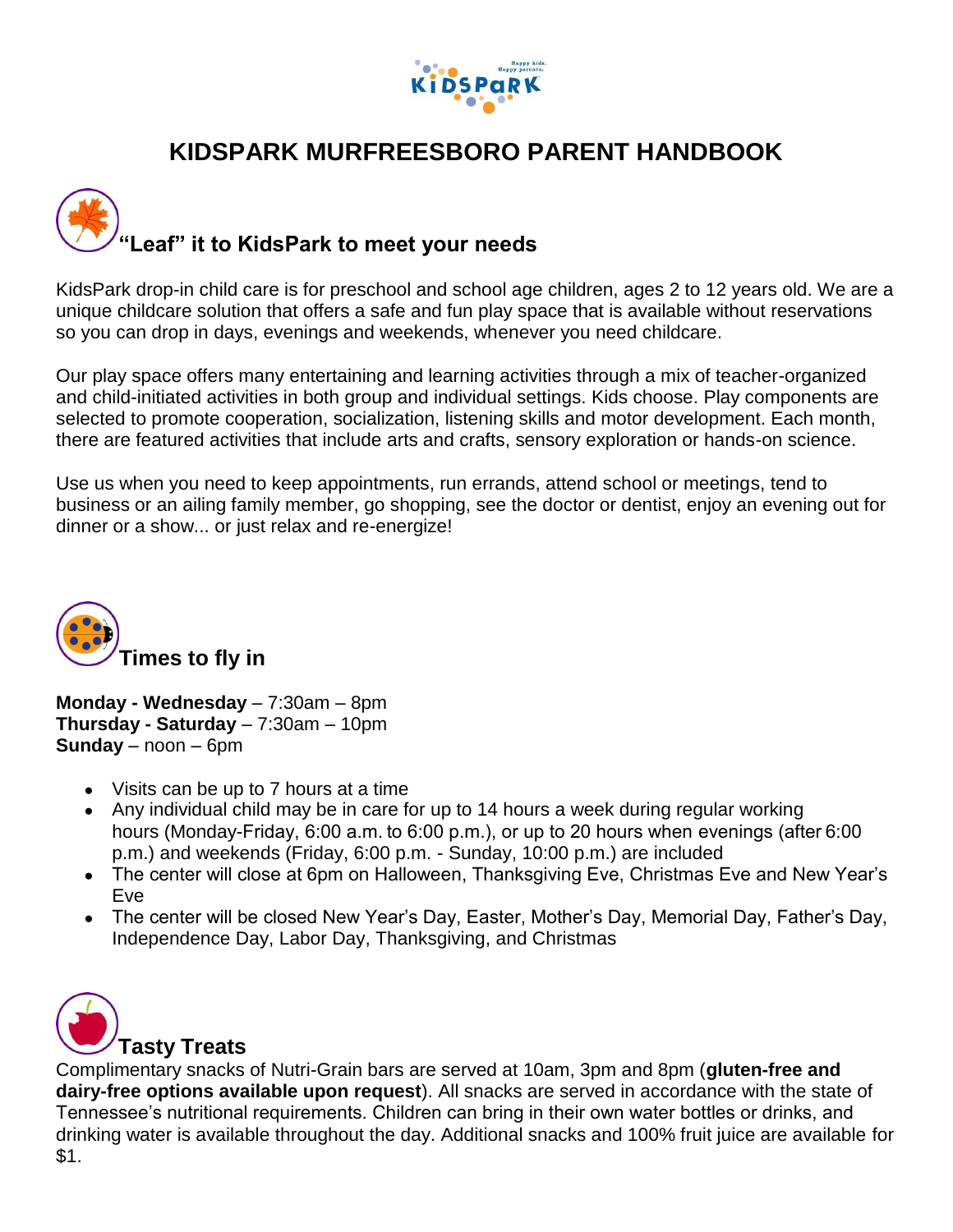Meals are served at noon and 6pm and are \$6 each. Meals can be brought from home or purchased through KidsPark. Purchased meals are catered in from Jason's Deli, and meal orders must be placed prior to 11am for lunch and prior to 5pm for dinner. If you are not going to be in the center before our order is placed, you can call ahead to make sure we get your order in.

Meal options from Jason's Deli (served with 100% juice):

- Chicken tenders (gluten-free breading)
- Grilled cheese (gluten-free bread available for and extra \$1)
- Mac & cheese
- Individual pizza

Lunchables with juice and snacks are available for \$5 if you miss the ordering window, or if your child prefers this option.

In accordance with the state of Tennessee's nutritional requirements, meals include the following:

- Two 0.5 cup servings of vegetables or one 0.5 cup serving of vegetable and one 0.5 cup serving of fruit
- $\bullet$  1 cup 2% milk
- Meat or a meat substitute
- Bread or a bread alternative

### **\*\*Any meals or snacks from home MUST be free of nuts and nut products!\*\***



# **Technology Policy**

We allow school-aged kids to bring in devices from home to work on in the Blue Crew, as long as they follow these guidelines:

- Devices have to stay in the Blue Crew area. We don't want our little ones getting their hands on tablets or laptops. Additionally, if devices are causing issues within the Blue Crew, kids may be asked to put them up.
- Content must be appropriate. Our staff will closely monitor screen time, content, and activities on devices, and children will be asked to put devices up if content is deemed inappropriate. If we are busy and are unable to closely monitor devices, children may be asked to put devices away.
- Aside from school work, we limit screen time. We want kids engaging throughout the center during their stay. Just as with our KidsPark devices, we set time limits and will ask kids to put their devices away after that time is up.
- No FaceTiming is allowed. We have lots of other kiddos in the center, and we don't want others to unexpectedly end up in videos.
- No phone calls are allowed. If your child needs to reach you or vice versa, the KidsPark landline may be used, **615-900-3340**.

If kiddos aren't following our rules, we may ask them to put their devices in their cubby until pick up.

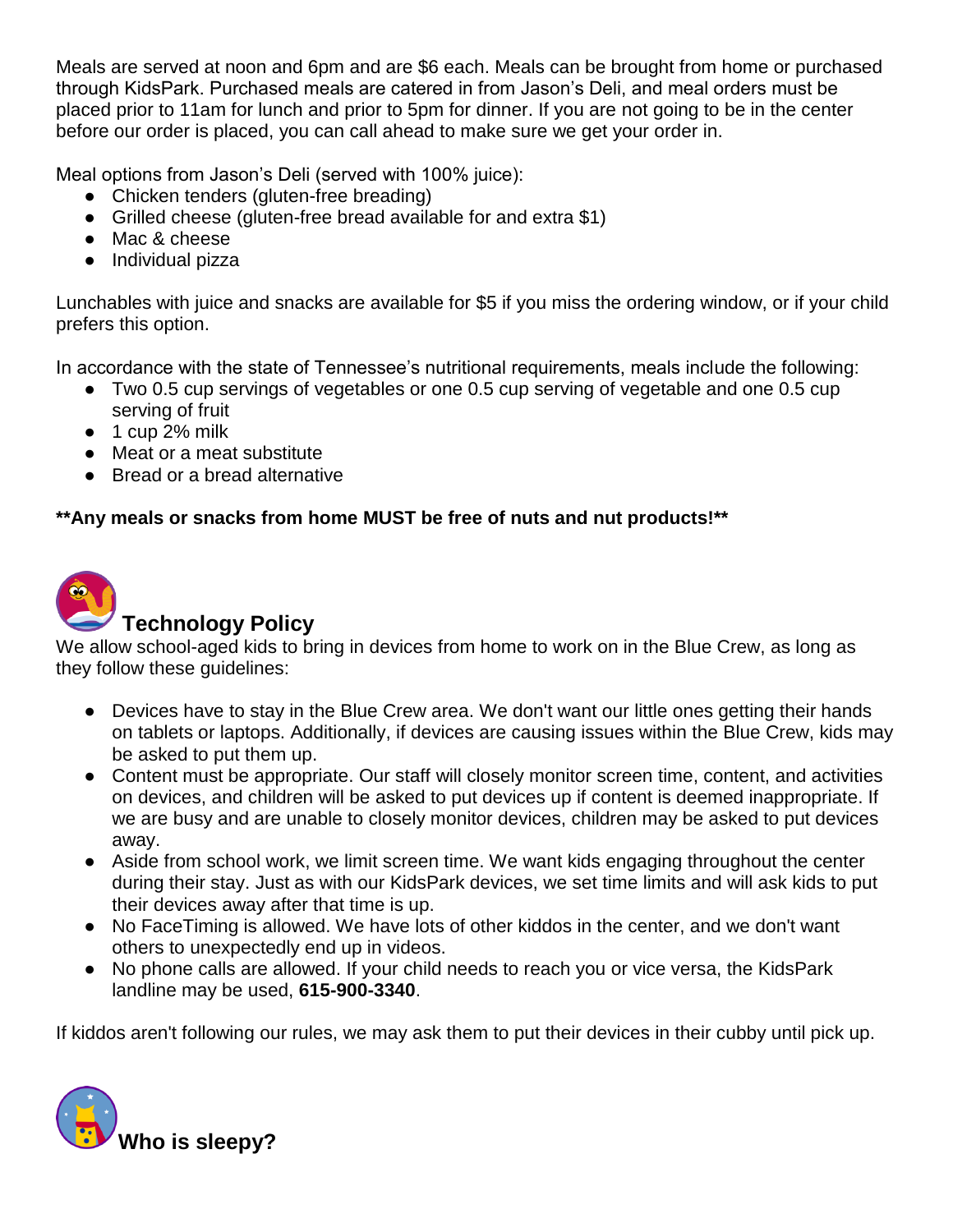Naps are not scheduled since children arrive at various times. If a child is tired, they are encouraged to rest in our theater or by the front desk. For very young children, please try to schedule visits around nap time. If a child needs to sleep, we do provide mats in the theater area. We ask parents to supply pillows and blankets if desired.



## **Our daily schedule is something to sing about!**

Action games are offered hourly and include things such as parachute play, relay races, jump rope, balloon volleyball and ribbon dancing. The chosen activity is based on the interest, age and energy level of the children present.

Mountain of Energy, a safe outlet for jumping, climbing and sliding, is available throughout the day on a rotational basis between preschool and school age children. When both age groups are present, each is allowed to play for about 15 minutes before the age group is changed.

Sensory Exploration, like play dough, shaving cream, goop and gak is available throughout the day. Group Times are offered at least 5 times a day and incorporate music, dance, drama and imagination.

Art is offered throughout the day and exposes children to various mediums and processes, like cutting, gluing, sculpting, beading, painting, stamping and folding.

School Age schedules follow the school calendar. On a daily basis, there are offerings of various art and games, as well as homework support. During school vacations, special activities are planned. Diapers and Toilet Training are tended to every 2 hours, or as needed. If your child is in the process of being toilet trained, let the staff know to remind them.



## **Join the fun – safely!**

KidsPark follows strict cleaning and disinfecting policies on a daily basis. Additionally, toys are cleaned and disinfected regularly throughout the day to halt the spread of germs.

KidsPark only accepts healthy children between the ages of 2 and 12 years old. We take every precaution to safeguard other children against illness. At check-in, staff will visually inspect children to be sure they do not have a fever, rash, sore throat, cold, diarrhea or pink eyes.

If a child does become ill while in our care, the parents will be contacted. Depending on the severity of the illness, if the parents do not respond within a half hour of the call, at the discretion of the Director or Shift Lead, the child's emergency contact may be called.

The sick child is isolated from the other children and made as comfortable as possible. KidsPark will administer medications only if the medication authorization form is filled out completely and signed by the parent/guardian in accordance with our medication policy (see below). Attention is given to the toys the sick child may have put in their mouth – each must be disinfected with a disinfectant solution.

We provide a healthy environment, but the State of Tennessee does not require immunization, medical assessment, or T.B. tests for attendance at a drop-in childcare center. Each parent accepts the responsibility to assess their child's appropriateness for KidsPark and fully discloses if their child has any medical, psychological, physical or mental condition for which special attention is required**. As a parent, we expect that you will use your best judgement to determine whether your child is well enough to join us at KidsPark.**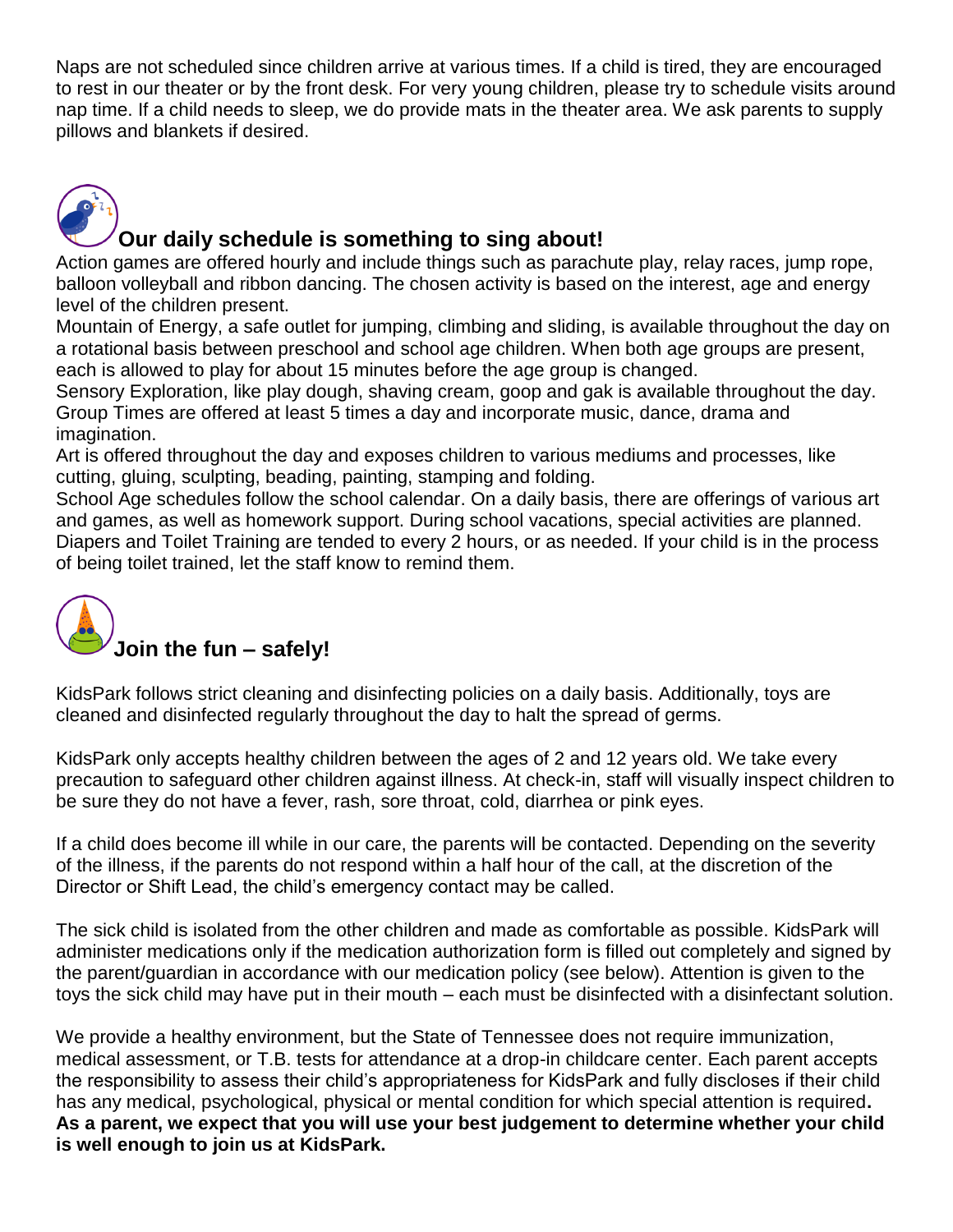

# **Come with "watering" instructions? Medication policy**

Prescribed and non-prescribed medications will be accepted and administered to a child only if the medication authorization is filled out completely and signed by the parent/guardian. Instructions on the form include name of medication, expiration date, dosage, time medication should be administered, and instructions regarding the means and method of administration. All medications must be in their original containers.

Types of medications we administer include:

- **Non-prescription Medication (Benadryl, Lactaid, diaper cream):** Over the counter medications must be in their original containers with the original label, including directions for use. The container shall be clearly labeled with the child's full name.
- **Prescription Medication:** Prescribed medication must be kept in the original container with the pharmacy label which shows the date of filling, the pharmacy name and address, the name of the patient, the name of the prescribing practitioner, prescribed medication and directions for use. The container shall be clearly labeled with the child's full name.
- **Epinephrine Auto-injector:** Due to the risk of exposure to allergens that could cause anaphylaxis, we work with the parent/guardian to develop a management plan. This plan includes both prevention as well as treatment in the event of accidental exposure. Epi-pens must be supplied in their original packaging as received from the pharmacist. The package must be labeled by the pharmacy with child's name, name of medication, directions for giving medication, dosage and expiration date. The container shall be clearly labeled with the child's full name.
- Inhalers: An emergency inhaler will be used on a child, with written parental consent, who has either been diagnosed with asthma, prescribed an inhaler, or who has been prescribed an inhaler as reliever medication. Inhaler must be in its original container with the original label including directions for use. The container shall be clearly labeled with the child's full name.

All medication and equipment will be placed in a medication locked box, with the exception of emergency medications. Medication requiring emergency administration, as prescribed by a licensed medical professional, e.g., an "Epi-Pen" or asthma inhaler, will be kept in an unlocked container that is inaccessible to children. Information regarding medications to be administered will be posted on the Medication Log in the kitchen. The medication locked box is stored at room temperature. The box will not be exposed to heat or extreme sunlight. If medications require refrigeration, the medicine shall be put in a leak-proof, child-proof container in the kitchen refrigerator.

Staff will wash hands and wear latex-free gloves when administering medications. They will wear latex-free gloves when coming into contact with spills of blood or other bodily fluids. They dispose of contaminated gloves by placing them in a sealed Ziploc bag before putting them in the trash. They clean and disinfect bodily fluid spills and any equipment used to clean immediately.

All medication authorization logs are kept on file. A written log will include the times and amounts of medications administered by staff, any side effects observed, and the name of the staff member administering the medication. This log will be given to parents along with any unused medications. Medication shall never be administered in bottles or infant feeders unless authorized by a physician. Staff members shall ensure that medication administered in this way is not accessible to other children.

In the event of an emergency, the locked box and medication authorization log will be taken with the children to the emergency relocation spot.

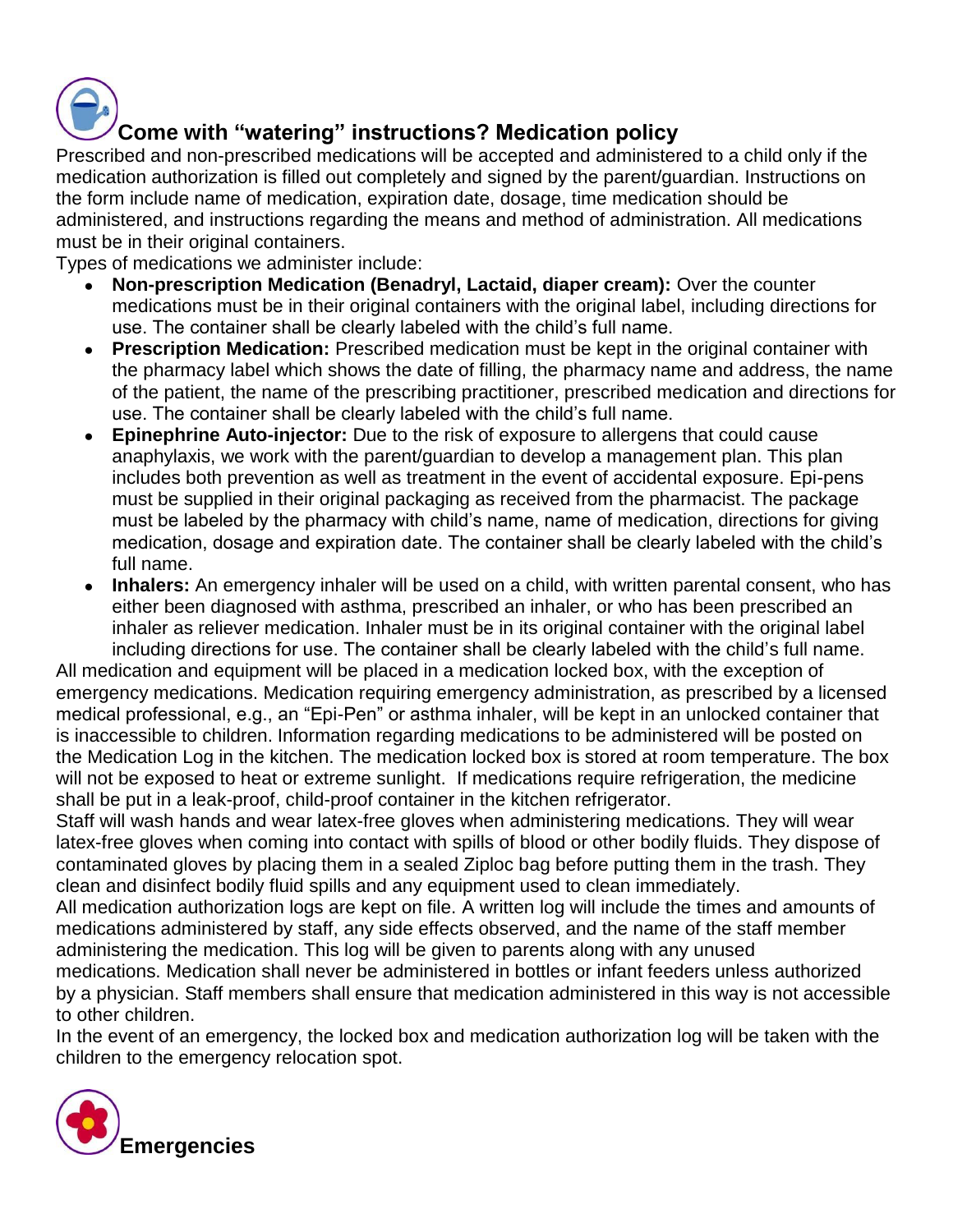#### **Medical Emergencies**

A mishap log will be created when applicable if a child has been harmed in some way. A copy of the mishap log is given to the parent/guardian at time of check out. An Unusual Incident/Injury Report is created when necessary, and a copy of this report is faxed to Tennessee Childcare Licensing immediately.

If a child sustains an injury that we determine constitutes an emergency or life-threatening situation, we will take the following steps.

- Apply appropriate first aid
- Call 911
- Contact the parent or the Emergency Contact to ask them to pick-up the child immediately or to give us further instructions
- If no one responds, we will act as an agent for the parent to authorize medical care and have the child taken to the closest Emergency Room. We will be sure to take their Registration and Medical Release Forms.

### **Plan for Fires, Chemical Spills, and Natural Disasters**

Damage to the building structure or inside areas may require the center to be evacuated. If so, the staff and children will move to the designated relocation area, which is the parking lot of ReMix Furniture Consignment in the adjacent building, and wait for the parents to pick up their children. A sign on or near the center will remind parents where the Emergency Relocation Site is or the newly designated site if the planned one is unavailable. KidsPark will also try to contact the parents through all means possible – via phone, email, our website, and social media.

- **Fire:** In the event of a fire, KidsPark staff will gather children in their designated areas to safely evacuate the building. The relocation point where staff will take the children as they are evacuated will be the parking lot of ReMix Furniture Consignment in the adjacent building. Parents will be contacted and will meet in this designated relocation place to pick up their children.
- **Tornadoes:** In the event of a tornado, KidsPark staff will gather all children in the back office of the building where there are no windows. Emergency supplies such as First Aid kits and flashlights will be available in this space. Staff will huddle with children until the storm has completely passed. After the storm has passed, staff will carefully assess the area and keep children away from safety hazards. If necessary, staff will evacuate the building. The relocation point where staff will take the children as they are evacuated will be the parking lot of ReMix Furniture Consignment in the adjacent building. Parents will be contacted and will meet in this designated relocation place to pick up their children.
- **Earthquakes:** In the event of an earthquake, KidsPark staff will gather children in their designated areas to seek cover under tables. Staff will ensure that all children are protected until the earthquake has finished. After the earthquake is over, staff will assess the center and keep children away from any safety hazards. If necessary, staff will evacuate the building. The relocation point where staff will take the children as they are evacuated will be the parking lot of ReMix Furniture Consignment in the adjacent building. Parents will be contacted and will meet in this designated relocation place to pick up their children.
- **Chemical Spills:** In the event of an indoor chemical spill, KidsPark staff will protect children from toxic fumes and gather children in their designated areas to safely evacuate the building. The relocation point where staff will take the children as they are evacuated will be the parking lot of ReMix Furniture Consignment in the adjacent building. Parents will meet there to pick up children.
- **Flood:** In the event of flooding, KidsPark staff will gather children in their designated areas to safely evacuate the building. Staff will follow guidance from local police and emergency management agencies to relocate to a safe area, which may not be the standard designated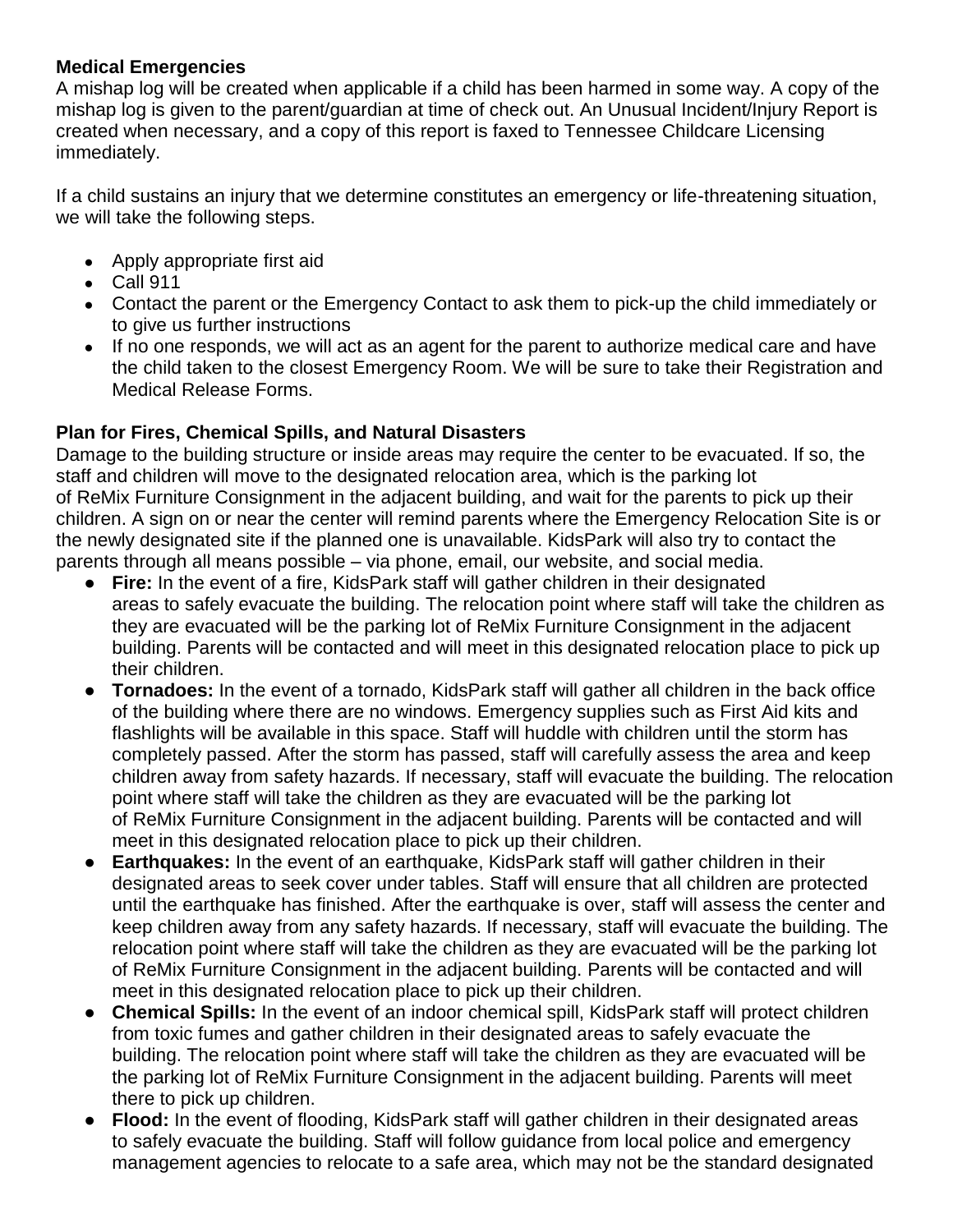relocation point. The relocation area will be posted on the building for parents to see, and parents will be contacted through all means possible to communicate the relocation site where they can pick up their children.

# **You are the star! Children's and parents' rights**

KidsPark is a recreational facility for children. Therefore, a substantial level of noise and activity is expected and encouraged. The basic rules that we want children to adhere to are respect for property, and respect for the safety and activities of others. Therefore, disciplinary action will be exercised only when one child's action either: (1) Poses a safety threat to self or others (2) Is destructive of property (3) Directly disrupts another person's activity. The following disciplinary steps will be taken:

- 1. Redirection: interest the child in another activity.
- 2. Limit setting: not allow the child to participate in the activity he/she was abusing.
- 3. Limit choices: the child may only do the activity a teacher has chosen or may choose from certain activities presented by the teacher.
- 4. "Calm box": a teacher will use the "calm box" filled with sensory toys and activities to assist a child in self-regulation and talking through strong emotions.

**IN NO CASE WILL THERE BE ANY PHYSICAL CONTACT!** At the end of each visit, our staff will be in contact with parents regarding children's behavior and redirection techniques used. In some cases, a parent conference may be scheduled to address on-going behavioral concerns and to discuss ways in which we can provide the best possible care to their child. If behavioral concerns persist, KidsPark may limit the duration of a child's visit until the child's behavior shows improvement. In severe cases where behavioral issues persist, KidsPark may request that a child no longer visit our facility.

#### **Parents have the right to inspect our center at any time.**



## **We take care of all the details**

Before your child's first stay at KidsPark, you will need to fill out the registration form, accessible in the center or online, acknowledge receipt of the parent handbook, and tour the facility. Both the family's registration form and our Center Management program maintain all of State Licensing's required information provided by the parent.

Check children in for visits at the front desk by letting us know the child's name, estimated pick up time, meal requirements, and any special needs for the visit.

If your child is in diapers, bring cloth or disposable diapers for changes. Write your child's name and last initial on their diaper. KidsPark provides wipes, but additional diapers are \$0.50. We do not use any powder or ointment. If a child requires ointment, the parent will need to fill out a medication authorization form, in accordance with our medication policy. If your child is toilet training, bring a change of clothing. Extra clothing should be marked with the child's name and last initial and kept in the cubby with their shoes.

When picking a child up, the pick-up person will identify themselves to the receptionist and be verified as authorized for pick-up by their name and picture ID. **THIS IS REQUIRED EVERY TIME A CHILD IS PICKED UP.** After being approved, the person will sign out the child by writing their signature and time out next to where the child was checked in. Payment is expected at the time of pick up by cash,